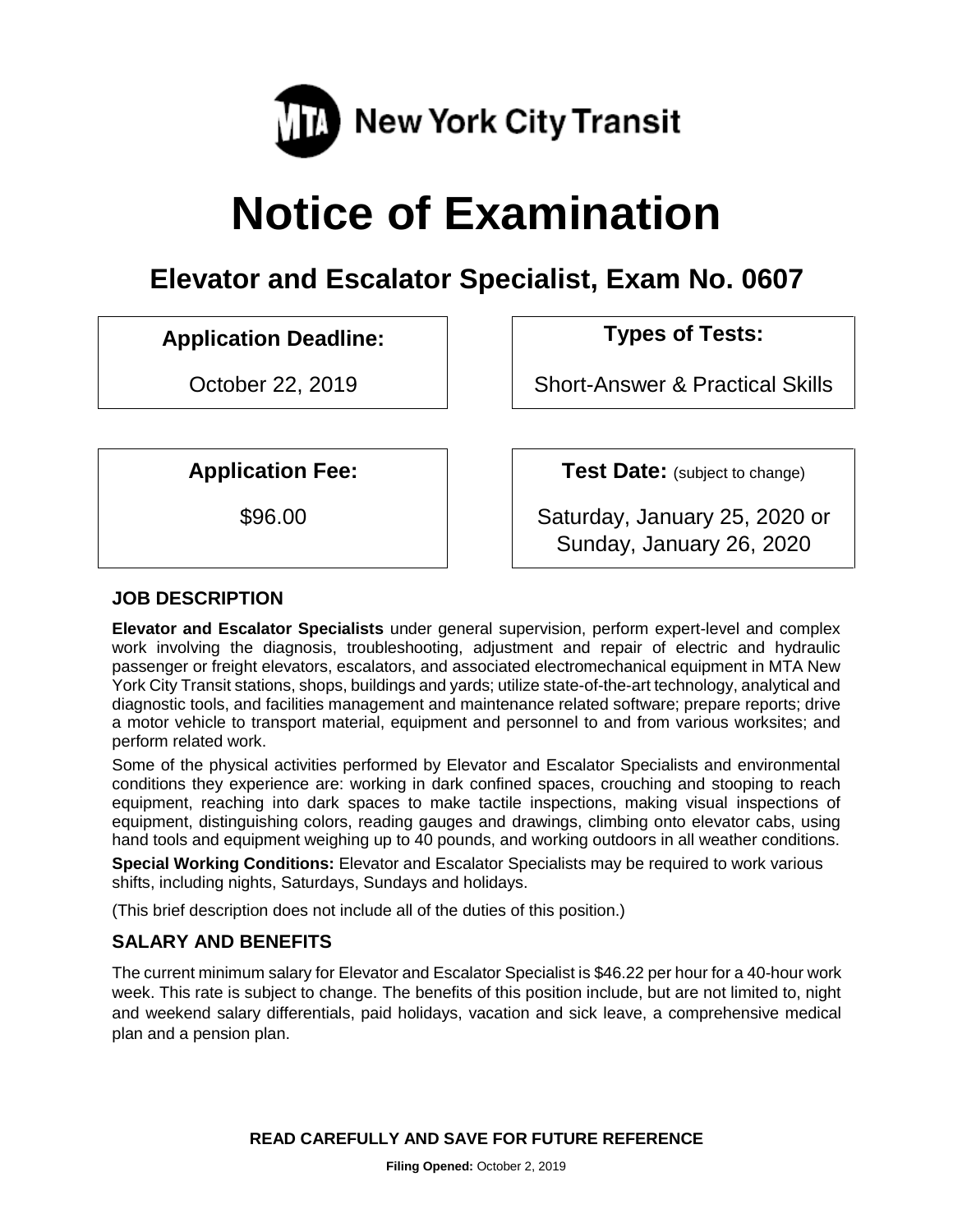#### **HOW TO QUALIFY**

**Education and Experience Requirements:** By the **last day of the Application Period,** you must meet the requirements in "1", "2" or "3" below:

- 1. Six years of full-time satisfactory experience at the journey level (i.e., fully-trained, knowledgeable, proficient and competent mechanic) in the diagnosis, trouble-shooting, inspection, adjustment and repair of electric and hydraulic passenger or freight elevators, escalators, and associated electro-mechanical equipment; or
- 2. Successful completion of a four-year, full-time apprenticeship in the construction, repair, and maintenance of elevators and/or escalators recognized by the New York State Department of Labor, the U.S. Department of Labor; or any apprenticeship council that is recognized by the U.S. Department of Labor; followed by four years of journey-level experience listed in "1" above; or
- 3. Five years of full-time satisfactory experience at the journey level as described in paragraph "1" above, plus completion of one of the following listed below **before obtaining your journeylevel experience**:
	- a. Two years of full-time satisfactory experience performing work as described above as a mechanic's helper, apprentice or trainee; or
	- b. Graduation from a recognized trade school or technical school, with a major course of study in electromechanical, electrical or electronic technology, or a closely related field totaling 600 hours; or
	- c. Graduation from a vocational high school, with a major course of study in electromechanical, electrical or electronic technology, or a closely related field; or
	- d. An associate degree or a higher-level degree, from an accredited college or university with a major course of study in electro-mechanical, electrical or electronic technology, or a closely related field.

If you have qualifying part-time experience, it will be credited on a prorated basis.

The vocational high school, technical school, or trade school must be approved by a State's Department of Education or a recognized accrediting organization. The college or university must be accredited by regional, national, professional or specialized agencies recognized as accrediting bodies by the U.S. Secretary of Education, and by the Council of Higher Education Accreditation (CHEA).

**Test Site Education and Experience Response Form:** On the date of the short-answer test, you will be required to document that you met the education and experience requirements by the close of the filing period for this examination. You may also be required to complete additional forms regarding the education and experience requirements at the time of appointment. You will be given the short-answer and practical skills tests before we verify your qualifications. You are responsible for determining whether or not you meet the qualification requirements for this examination, prior to submitting your application. If you are marked "Not Qualified," your application fee will **not** be refunded and you will **not** receive a score.

**Foreign Education Fact Sheet (required only if you need credit for your foreign education for this examination):** If you were educated outside the United States, you must have your foreign education evaluated to determine its equivalence to education obtained in the United States. The services that are approved to make this evaluation, as well as instructions on how to submit this evaluation are listed in the *Foreign Education Fact Sheet* included with your application packet.

(Continued)

**Filing Opened:** October 2, 2019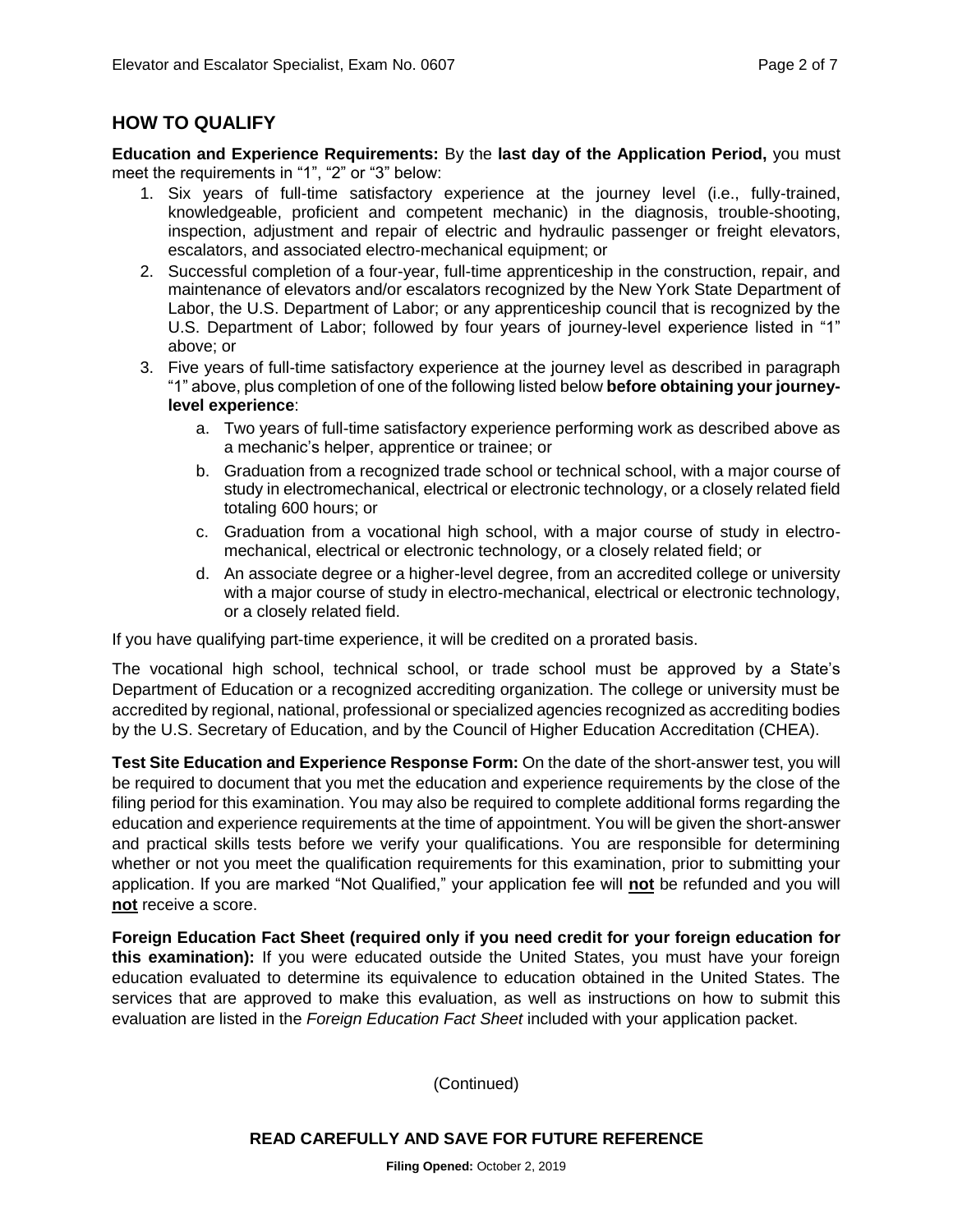#### **HOW TO QUALIFY** (Continued)

When you contact the evaluation service, ask for a "document-by-document" (general) evaluation of your foreign education. Your foreign education evaluation **must** be submitted directly to NYC Transit's Examinations Unit by the service completing the evaluation. Foreign education evaluations received directly from applicants will **not** be accepted. You can also access the *Foreign Education Fact Sheet*  on our website at http://web.mta.info/nyct/hr/forms\_instructions.htm.

**Note:** If you have earned a higher-level degree in the United States that supersedes the level of education required to meet the qualification requirements, you do not need to submit a foreign education evaluation. However, you must indicate that you have completed the higher-level degree in the United States; proof of acceptance into an academic program or school is not sufficient to determine satisfactory equivalency.

#### **REQUIREMENTS TO BE APPOINTED**

**Driver License Requirement:** At the time of appointment, you must have a motor vehicle driver license valid in the State of New York with no disqualifying restrictions that would preclude the performance of the duties of this title. If you have serious moving violations, a license suspension or an accident record, you may be disqualified. This license must be maintained for the duration of your employment in the title.

**Drug Screening Requirement:** You must pass a drug screening in order to be appointed.

**Residency:** New York City residency is not required for this position.

**English Requirement:** You must be able to understand and be understood in English.

**Proof of Identity:** Under the Immigration Reform and Control Act of 1986, you must be able to prove your identity and your right to obtain employment in the United States prior to employment with MTA New York City Transit.

#### **HOW TO OBTAIN AN APPLICATION**

During the application period, you may apply online for this examination (see the Online Applications section below). Or, to apply by mail, you may obtain a printed copy of the application package in person at the MTA Exam Information Center, as indicated below. **Important**: Applicants requesting a fee waiver must apply by mail.

**MTA Exam Information Center:** Open Monday through Friday, from 9 AM to 3 PM, in the lobby at 180 Livingston Street, Brooklyn, New York. Directions: take the A, C, F or R trains to the Jay Street-Metro Tech Station, or the 2, 3, or the G train to the Hoyt Street Station.

#### **HOW TO SUBMIT AN APPLICATION AND PAY THE APPLICATION FEE**

If you believe you meet the requirements in the "How to Qualify" section, submit an application online unless you are requesting a Fee Waiver. Applicants who wish to request a Fee Waiver should refer to the "How to Submit an Application When Requesting a Fee Waiver" section below. *Applications* will **not** be accepted in person.

(Continued)

**Filing Opened:** October 2, 2019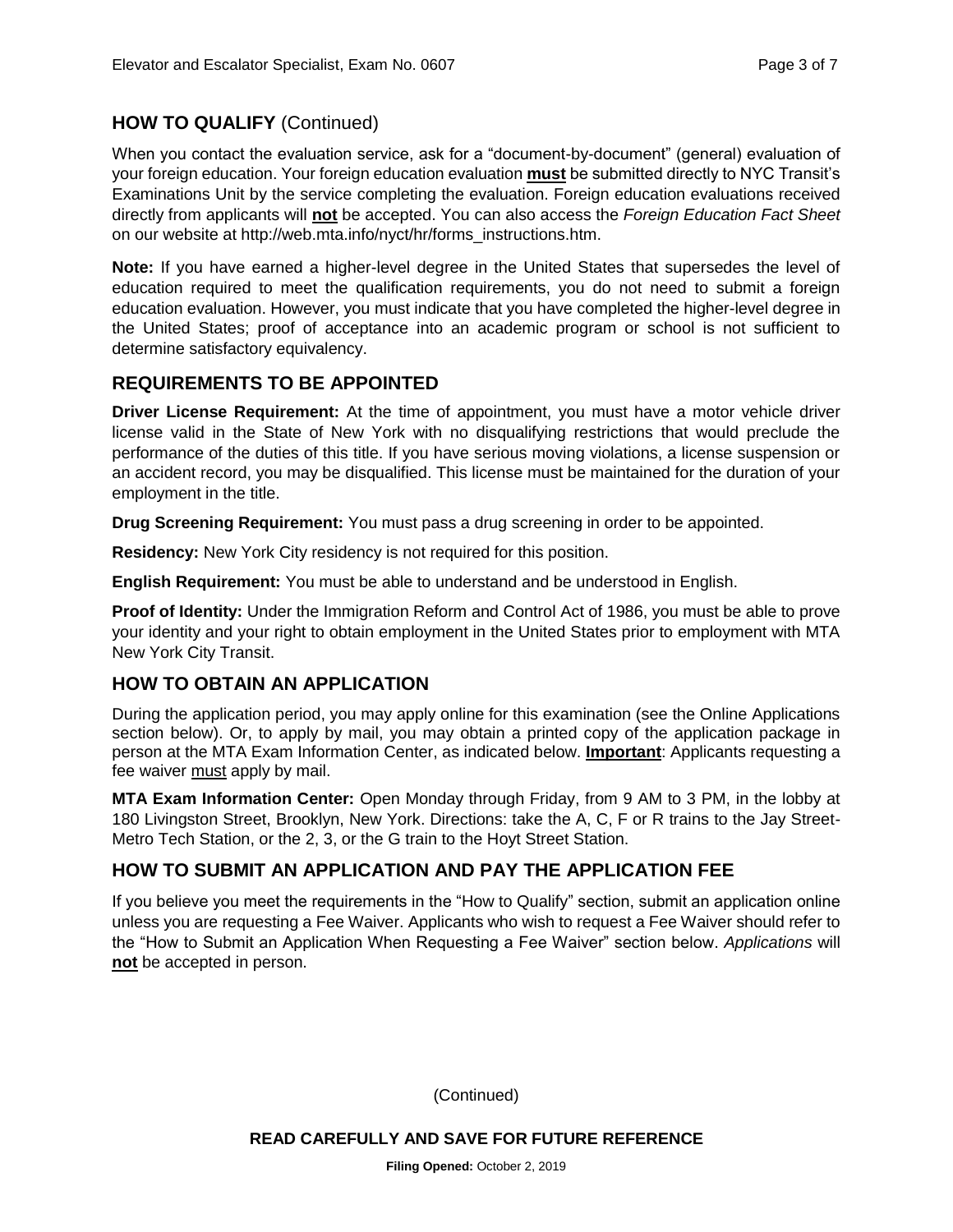#### **HOW TO SUBMIT AN APPLICATION AND PAY THE APPLICATION FEE** (Continued)

#### **Online Applications:**

- 1. If you are not an active MTA employee, apply using [www.mymta.info/exams](http://www.mymta.info/exams) by the last day of the application period (Active MTA employees can apply using the "BSC" employee portal at [www.mymta.info\)](http://www.mymta.info/). Note: The application system may not function properly with mobile devices or tablets. For best results when applying, please use Internet Explorer, open a new window, and avoid having multiple tabs open in the same window.
- 2. To apply, log into your existing account, or create an account if you do not yet have one.
- 3. Follow the steps to submit an application.
- 4. A confirmation number will appear on the same page after submitting your application (Save this number for future reference).
- 5. Below the confirmation number, a Pay Examination Fee button will appear for you to click to open the payment page.
- 6. A major credit card or a bank card associated with a bank account must be used when paying the application fee, and this fee will appear on your credit or bank card statement as "MTA NYCT Exam Fee." Note: Disputing the application fee could result in removal from this examination, and it might affect your ability to apply online for any future examinations.
- 7. You will be sent a confirmation email after you submit payment for the application fee (Save this email for future reference). Note: If you have trouble paying the application fee online, please refer to the Online Payment Tutorial here: http://web.mta.info/nyct/hr/forms\_instructions.htm.

IMPORTANT: Your application submission confirms that you have read this Notice of Examination, including any dates and the requirements. Computers with internet access are available on a limited basis at branches of the New York Public Library, the Brooklyn Public Library and the Queens Library to patrons with a valid library card.

**Application Fee:** This fee is generally not refundable. Under special circumstances, you may be entitled to a refund. You should refer to the Department of Citywide Administrative Services ("DCAS") General Exam Regulations to determine if you are entitled to a refund prior to requesting a refund. You can refer to the bottom of the last page of the Notice of Examination for instructions on how to obtain a copy of the DCAS General Exam Regulations.

#### **HOW TO SUBMIT AN APPLICATION WHEN REQUESTING A FEE WAIVER**

Applicants who wish to request a fee waiver must obtain an *Application* in person at the MTA Exam Information Center as indicated above and must submit the *Application* and required forms by mail to the address in the "Correspondence" section below **by the last day of the application period**.

MTA New York City Transit will not accept *Applications* in person. Additional information on how to request an application fee waiver is available with the *Application.*

#### **ADMISSION LETTER**

An *Admission Letter* will be mailed to you about 10 days before the first date of the short-answer test. If you do not receive an *Admission Letter* at least 4 days before this date, you may obtain a duplicate letter at the MTA Exam Information Center (as indicated above). A paper copy of the *Admission Letter* is your ticket for admission to the test.

Applicants **must** keep their mailing address **up to date**. Please refer to the Correspondence section below for instructions on how to update your address and other contact information.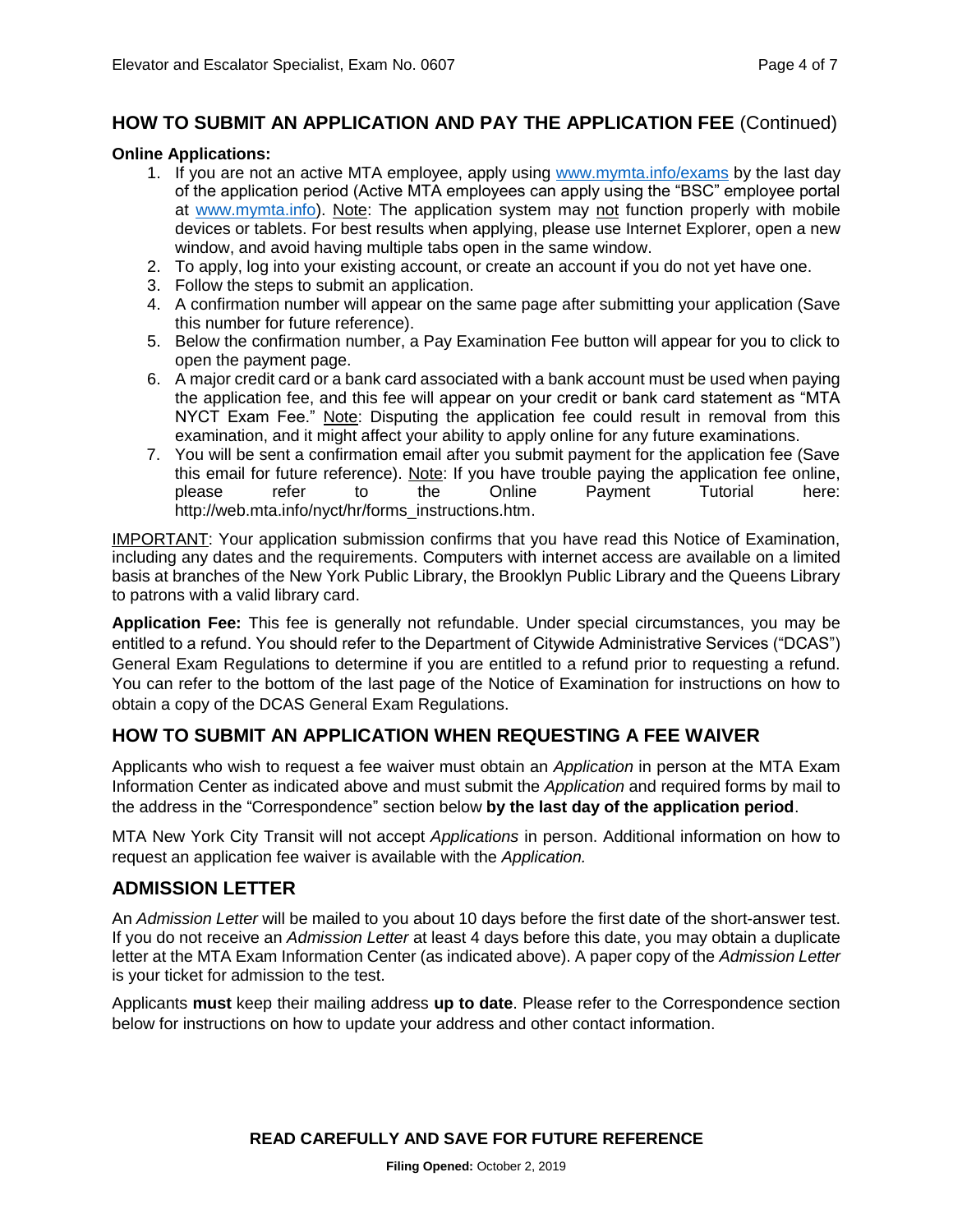#### **THE TEST**

You will be given a qualifying short-answer test and a competitive practical skills test. A score of at least 70% is required to pass the qualifying short-answer test and the competitive practical skills test. Your score on the competitive practical skills test will be used to determine your place on the eligible list. You may be given the tests before we check your eligibility.

You will be scheduled to take the tests as indicated in the above "Test Date" box. You will be randomly assigned to a test date and location, and you cannot request that your scheduled test date or location be changed, unless you meet the conditions in the "Special Arrangements" section below.

Veterans' or Disabled Veterans' Credit will be granted only to eligible passing candidates who request that they be applied. Veterans' or Disabled Veterans' Credit should be requested at the time of application, but **must** be requested before the date the eligible list is established. Claims for Veterans' or Disabled Veterans' Credit cannot be made once the eligible list is established.

The qualifying short-answer test may include questions on advanced knowledge of electrical theory and electronic controls; advanced knowledge of electrical, mechanical, and hydraulic elevator and escalator devices and components; advanced diagnostic, trouble-shooting and repair procedures; safe, proper and efficient work practices; reading and interpreting complex schematics, blueprints and drawings; keeping records; and other related areas.

The competitive practical skills test may include tasks related to advanced trouble-shooting and repair of electrical, electronic, mechanical, and electromechanical components and systems of elevators and escalators, including the selection and use of appropriate tools, meters and materials; reading and interpreting complex technical drawings; shop math; safe work practices and procedures; and other related areas.

#### **TEST ADMINISTRATION GUIDELINES**

**Warning:** You are not permitted to enter the test site with cellular phones, smart watches, beepers, pagers, cameras, portable media players, or other electronic devices. Calculators are permitted; **however**, they must be hand-held, battery or solar-powered, numeric only. Calculators with functions other than addition, subtraction, multiplication and division **are prohibited**. Electronic devices with an alphabetic keyboard, word processing, or data recording capabilities, such as planners, organizers, etc., are prohibited. If you use any of these devices in the building at any time before, during, or after the test, you may **not** receive your test results, your test score may be nullified, and your application fee will **not** be refunded.

You may not have any other person, including children, present with you while you are being processed for or taking the test, and no one may wait for you inside of the test site while you are taking the test.

**Required Identification: You are required to bring one (1) form of valid (non-expired) signature and photo bearing identification to the test site**. The name that was used to apply for the exam must match the first and last name on the photo ID. A list of acceptable identification documents is provided below**. If you do not have an acceptable ID, you may be denied testing.** Acceptable forms of identification (bring one) are as follows: State issued driver license, State issued identification card, US Government issued Passport, US Government issued Military Identification Card, US Government issued Alien Registration Card, Employer Identification Card with photo, IDNYC, or Student Identification Card with photo.

(Continued)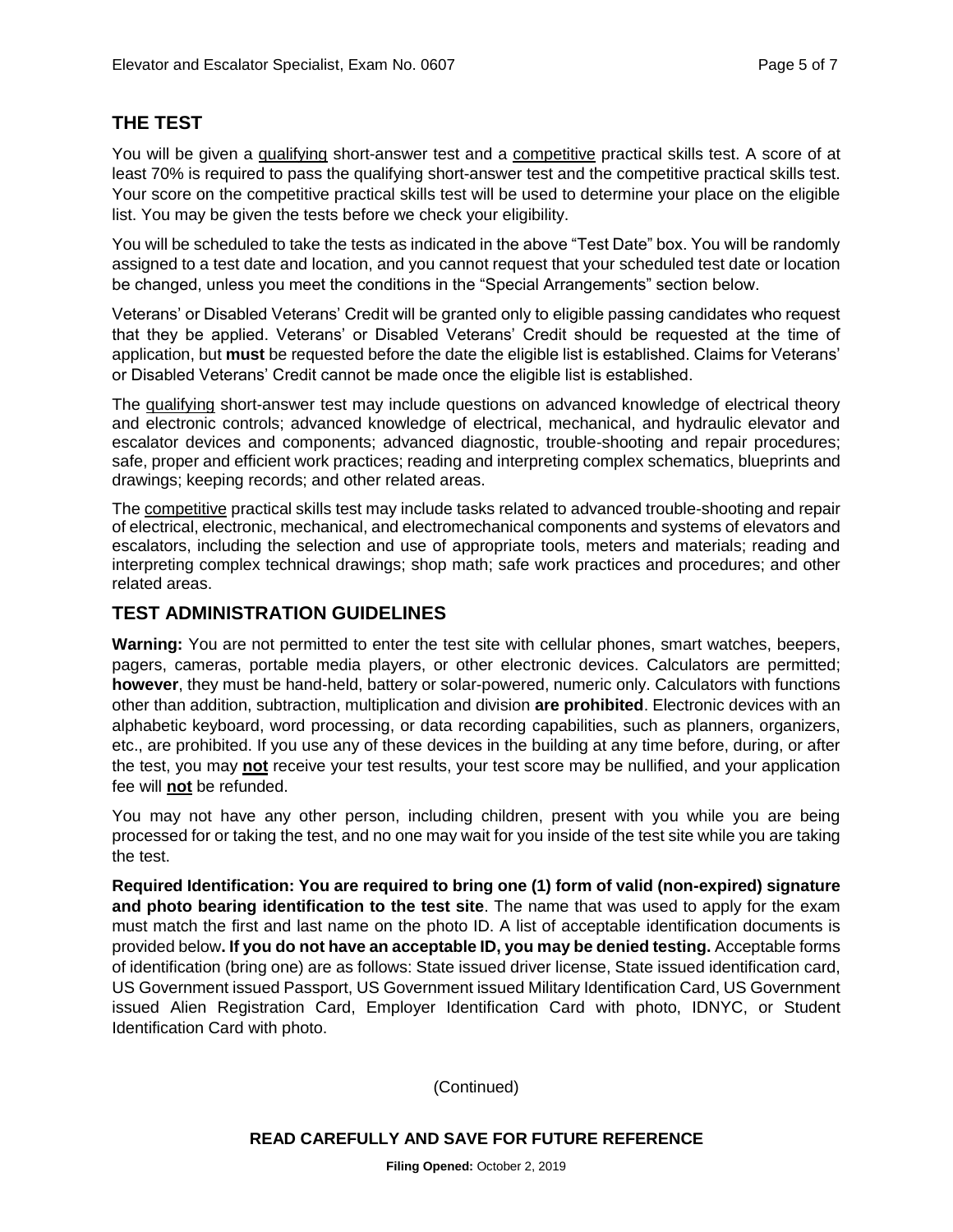#### **TEST ADMINISTRATION GUIDELINES** (Continued)

Leaving: You must leave the test site once you finish the test. If you leave the test site after being fingerprinted but before finishing the test, you will not be permitted to re-enter. If you disregard this instruction and re-enter the test site, you may not receive your test results, your test score may be nullified, and your application fee will not be refunded.

#### **THE TEST RESULTS**

If you meet the education and experience requirements and pass the qualifying short-answer test and the competitive practical skills test, your name will be placed in final score order on an eligible list and you will be given a list number. You will be notified by mail of your test results. You will be considered for appointment when your name is reached on the eligible list.

#### **ADDITIONAL INFORMATION**

**Promotion Examination:** A promotion examination for this title is being held for eligible Elevator and Escalator Maintainer employees. The names appearing on the promotion list will be considered first in filling vacancies.

**Probationary Period:** You will be required to complete a one-year probationary period. Those who do not successfully complete the probationary period may be terminated or returned to their previously held permanent title at the discretion of MTA New York City Transit.

#### **SPECIAL ARRANGEMENTS**

**Special Test Accommodations:** If you plan to request special testing accommodations due to disability or an alternate test date due to your religious belief, follow the instructions included with your *Application* and mail your request to the address found in the "Correspondence" section below no later than 30 days prior to the first scheduled test date.

**Make-Up Test:** You may apply for a make-up test if you cannot take the short-answer and practical skills tests on the scheduled date for any of the following reasons:

- 1. Compulsory attendance before a public body;
- 2. On-the-job injury or illness caused by municipal employment where you are an officer or employee of the City;
- 3. Absence from the test within one week after the death of a spouse, domestic partner, parent, sibling, child, or child of a domestic partner where you are an officer or employee of the City;
- 4. Absence due to ordered military duty;
- 5. A clear error for which MTA New York City Transit is responsible; or
- 6. A temporary disability, pregnancy-related, or child-birth related condition preventing you from taking the test.

To request a make-up test, mail your request with your documentation of special circumstances to the address found in the "Correspondence" section below within 60 days of your scheduled test date or make the request within 90 days after performing ordered military duty.

**READ CAREFULLY AND SAVE FOR FUTURE REFERENCE**